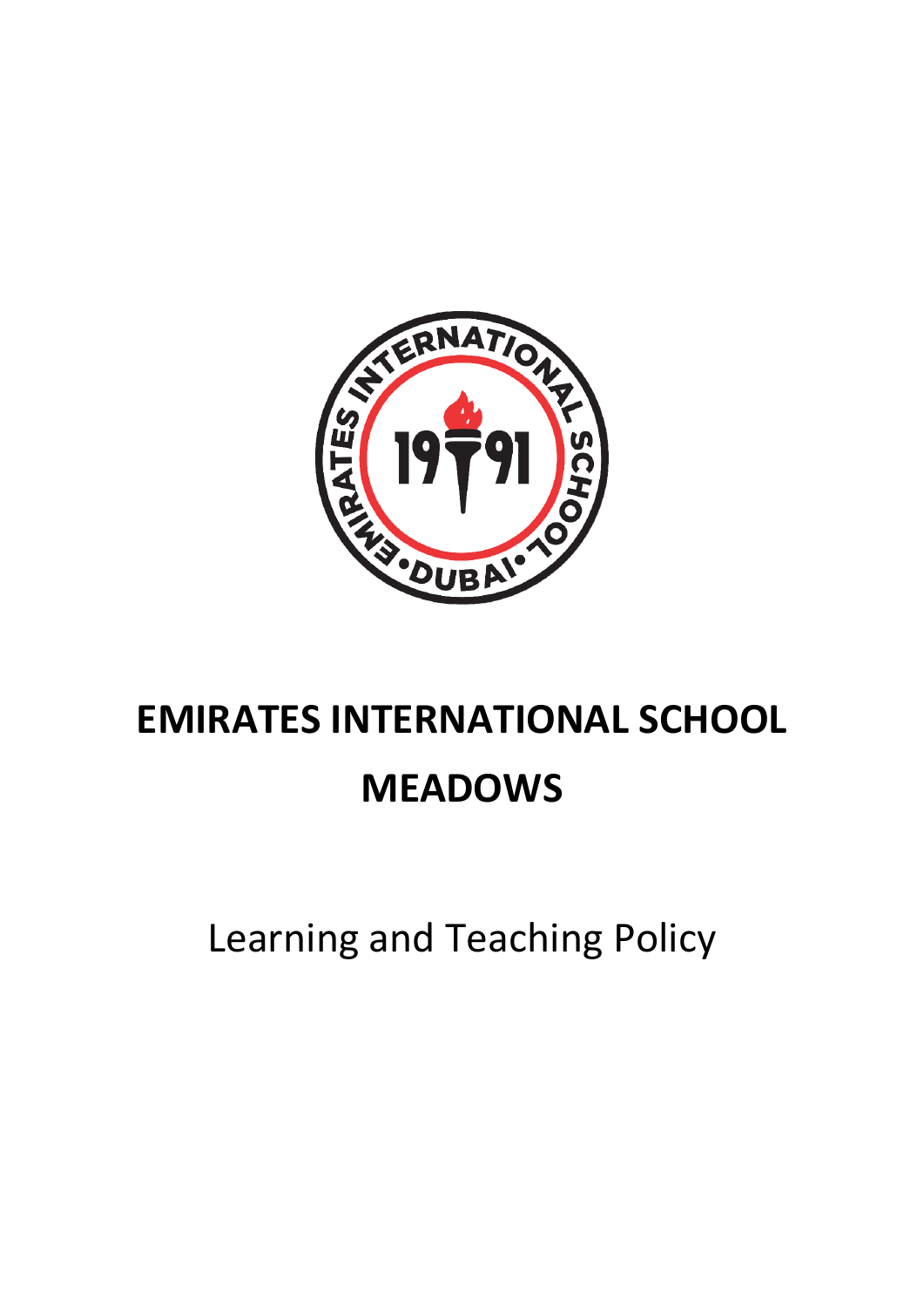

### **EISM Learning and Teaching Policy**

## **Learning & Teaching Statement**

At EISM learning is fun, relevant and motivating. Our approach is a synthesis of cutting edge practice and educational research from around the world. Parents are actively engaged as true partners in their students learning to ensure success for all as lifelong learners.

Child empowered learning is at the centre of Early Years practice at EISM. Based on EY philosophy, learning opportunities are carefully structured through class time and free flow sessions to allow students to learn in a style suitable to them. Our learning zones allow students to develop their confidence, independence and investigative skills through carefully structured play activities.

Progressing into primary years, we continue to place learning at the centre of everything that we do. We encourage and challenge the learning of skills, knowledge and understanding through our exciting creative curriculum. This links learning across all subjects to experiences in the world around us. Learning at EISM happens in and beyond the classroom and is designed to use specific challenges to enable/empower students to develop their skills and understanding of themselves as learners. Our focus on the Learner Profile ensures that all of our students are leaders in the development of attributes required for lifelong learning*.* 

The Learner Profile continues to be at the core of learning and teaching within the High School. A heavy emphasis is placed upon developing key learning skills in addition to subject content. We aim to help students develop into independent and empathetic learners who are fully prepared for the rigors of the MYP and DP programs as well as the world beyond school.

At EISM our approaches to teaching and learning involve deliberate strategies, skills and attitudes that permeate the teaching and learning environment. All learning and teaching strategies are intrinsically linked with the IB learner profile attributes and courses are designed to enhance student learning whilst assisting students in preparation for DP assessment and beyond. All learning is inextricably linked to the development of internationally minded students, a central aim of all IB programmes.

#### **High Quality Learning**

At EISM High Quality Learning takes place when students are continually aware of where they are now in their learning, where they can or need to get to, and, most importantly, how best to get there. We work with the idea of 'next steps' for students.

When all learners develop skills and concepts at high levels and believe that they are capable of learning anything given the right amount of effort, high-quality teaching has occurred.

Students take responsibility for their learning and can work independently or collaboratively. They evaluate their own work and reflect on the outcomes and are stimulated, inspired and challenged and are working towards targets that are understood and achievable as part of the IB Learner Profile attributes.

- Occurs when students are motivated and enthused by what they are learning;
- Is an active process a product of doing rather than receiving;
- Builds on prior knowledge;
- Is supported by both the teacher and other students, and takes the form of interaction, collaboration and teacher intervention;
- Is centered on the learners' responsibility for their own learning. They are able to exercise choice, develop goals, plan their approach and work independently;
- Is reflective and enables learners to monitor and review the learning;
- Is where students make progress with their learning;
- Is when students display a strong desire to contribute the effort and concentration required to match the teacher's passion for learning.

#### **What does high quality learning look like for EISM students?**

- They make progress through the acquisition or development of new knowledge and skills;
- They are productive and work at a good pace;

Policy Agreed: September 2021 Policy Review: July 2022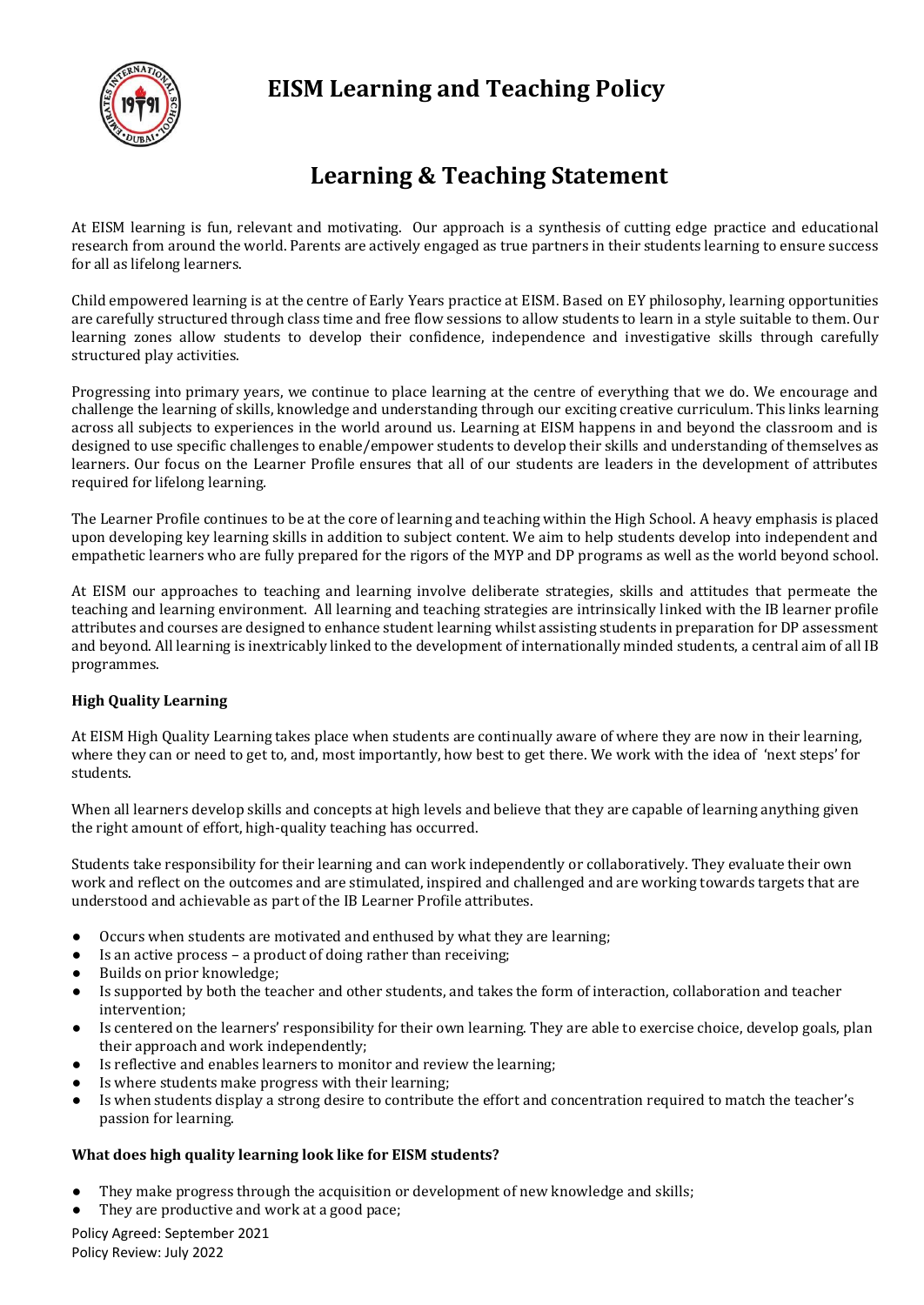- They are motivated to learn:
- They work with increasing concentration, confidence and independence;
- They are able to apply strategies they have learned in the classroom and transfer their learning to other subjects and situations;
- They show enjoyment and engagement in their learning;
- They understand what they are learning, how well they have done and the next steps that they need to take in their learning;
- They are moving towards taking responsibility for their own learning.

●

#### **High Quality teaching**

High quality learning is not possible without high quality teaching.

- Provides carefully structured activities matched to student needs;
- Incorporates AFL in all its manifestations;
- Gives students responsibility for their own work;
- Develops well planned, prepared and paced lessons that maintain high levels of interaction with the class;
- Provides challenging work stemming from expert subject knowledge, how to teach it and how students learn;
- Maintains high levels of student engagement;
- Creates a positive atmosphere in the classroom through excellent relationship;
- Ensures appropriate pace, variety and challenge;
- Makes expectations clear:
- Incorporates high levels of praise and enthusiasm;
- Uses a variety of approaches; strategies and techniques are well selected and time is used productively;
- Uses homework effectively; particularly to reinforce and extend what is learned in school, if not prepare for a new topic;
- Models positive outcomes;

#### **High Quality learning is most likely to take place when**

Teachers demonstrate deep knowledge and understanding of the subjects they teach. They use questioning highly effectively and demonstrate understanding of the ways students think about subject content. They identify students' common misconceptions and act to ensure they are corrected.

Teachers plan lessons very effectively, making maximum use of lesson time and coordinating lesson resources well. They manage students' behaviour highly effectively with clear rules that are consistently enforced.

Teachers provide adequate time for practice to embed the students' knowledge, understanding and skills securely. They introduce subject content progressively and constantly demand more of students.

Teachers check students' understanding systematically and effectively in lessons, offering clearly directed and timely support.

Teachers provide students with incisive feedback, in line with the school's assessment policy, about what students can do to improve their knowledge, understanding and skills. The students use this feedback effectively.

Teachers set challenging home learning, in line with the school's policy and as appropriate for the age and stage of students, that consolidates learning, deepens understanding and prepares students very well for work to come. Teachers embed reading, writing and communication and, where appropriate, mathematics exceptionally well across the curriculum, equipping all students with the necessary skills to make progress. For younger children in particular, phonics teaching is highly effective in enabling them to tackle unfamiliar words.

Teachers are determined that students achieve well. They encourage students to try hard, recognise their efforts and ensure that students take pride in all aspects of their work. Teachers have consistently high expectations of all students' attitudes to learning.

Students love the challenge of learning and are resilient to failure. They are curious, interested learners who seek out and use new information to develop, consolidate and deepen their knowledge, understanding and skills. They thrive in lessons and also regularly take up opportunities to learn through extra-curricular activities.

Students are eager to know how to improve their learning. They capitalise on opportunities to use feedback, written or oral, to improve.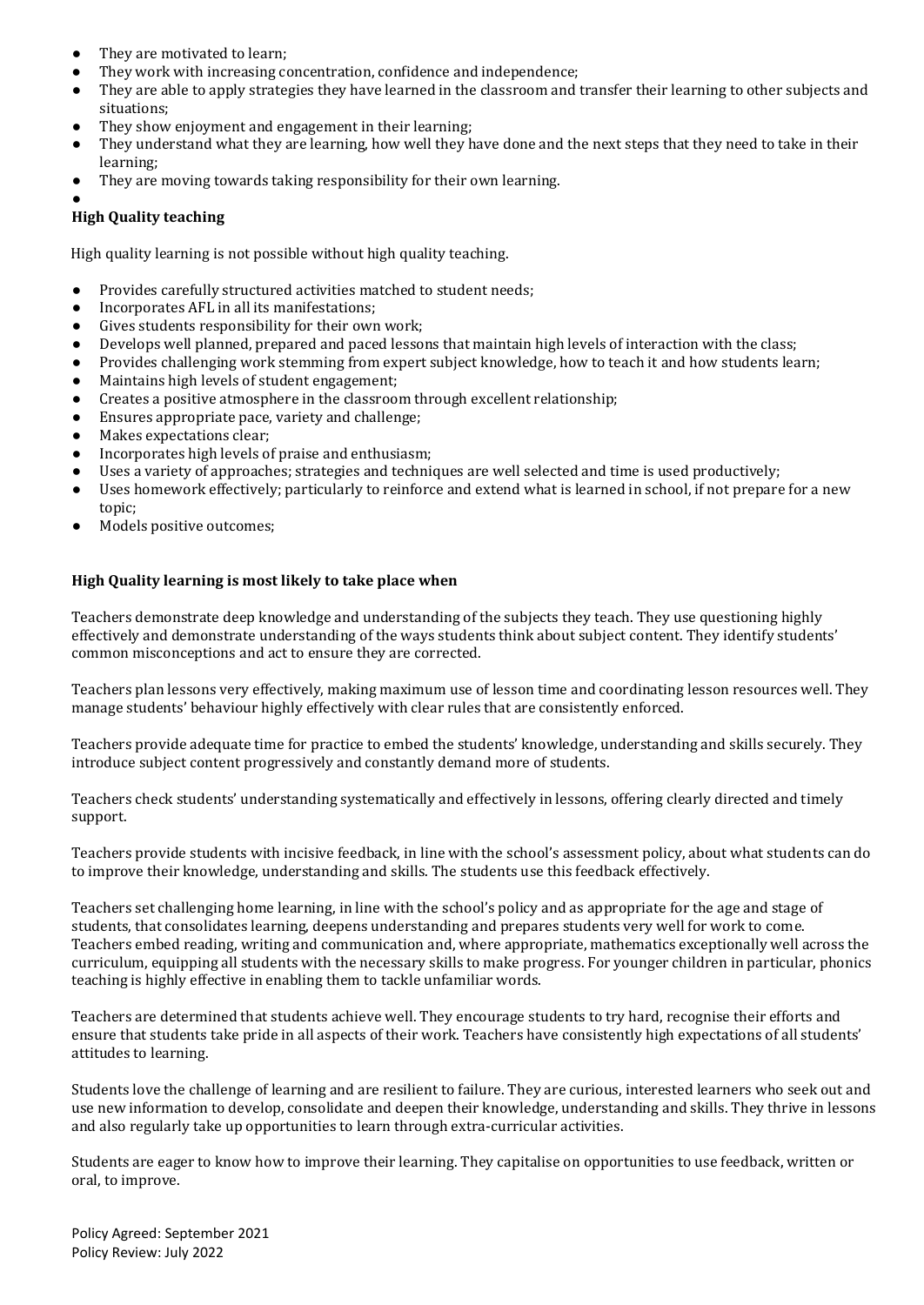Parents are provided with clear and timely information on how well their child is progressing and how well their child is doing in relation to the standards expected. Parents are given guidance about how to support their child to improve.

Teachers are quick to challenge stereotypes and the use of derogatory language in lessons and around the school. Resources and teaching strategies reflect and value the diversity of students' experiences and provide students with a comprehensive understanding of people and communities beyond their immediate experience. Students love the challenge of learning.

#### **Effective Learning**

We believe that learning takes place when a student can demonstrate that they have gained or developed knowledge or skills over a given period of time. We recognise that this process of learning is different for each of our students and we strive to design and plan lessons that cater for the needs of all of our learners. Through the design of enquiry based modules we believe that our students will develop into well rounded, independent and life-long learners.

#### **Effective Teaching**

Teachers at EISM are facilitators of IB learning. They use their skills and understanding to plan challenge based learning opportunities which require students to acquire and apply specific knowledge, understanding, skills and attributes within a global context. They deepen understanding through use of questioning, reflection time and a range of opportunities for both independent and collaborative learning. Teachers at EISM are encouraged to be reflective practitioners who actively seek to improve their teaching pedagogy through the incorporation of current research and cutting edge practice from around the world.

#### **Assessment for Learning**

Assessment is used to identify where students are in their learning, their next steps and how best to successfully achieve this. Through the use verbal and written feedback students are encouraged to reflect on the process of their learning and celebrate their success.

#### **Parents as Partners**

EISM values its partnership with parents and strives to ensure we work together to support the child's learning experiences.

#### **Effective learning**

We encourage students to be well rounded individual who are celebrating being world citizens. We develop IB learner profile characteristics through well planned interwoven schemes of learning in all subject areas. It is vital to encourage learning in other areas to fully encapsulate all students' abilities

#### **Thinking Skills**

The ability to creatively and critically analyse, apply, evaluate, synthesize, conceptualize, contextualize, reason, and solve problems.

#### **Communication Skills**

The ability to produce and interpret share ideas and messages effectively.

#### **Social Skills**

The ability to participate and collaborate with others whilst showing awareness and respect for other cultures, varying points of view, and individual differences whilst being encouraging in group contexts.

#### **Research Skills**

The ability to determine the extent of information needed, locate and access information, organize and evaluate information and use and share information effectively, efficiently, and ethically.

#### **Self-management Skills**

The ability to set goals, manage time and tasks effectively, and manage your state of mind, self-motivation, resilience, and mindfulness.